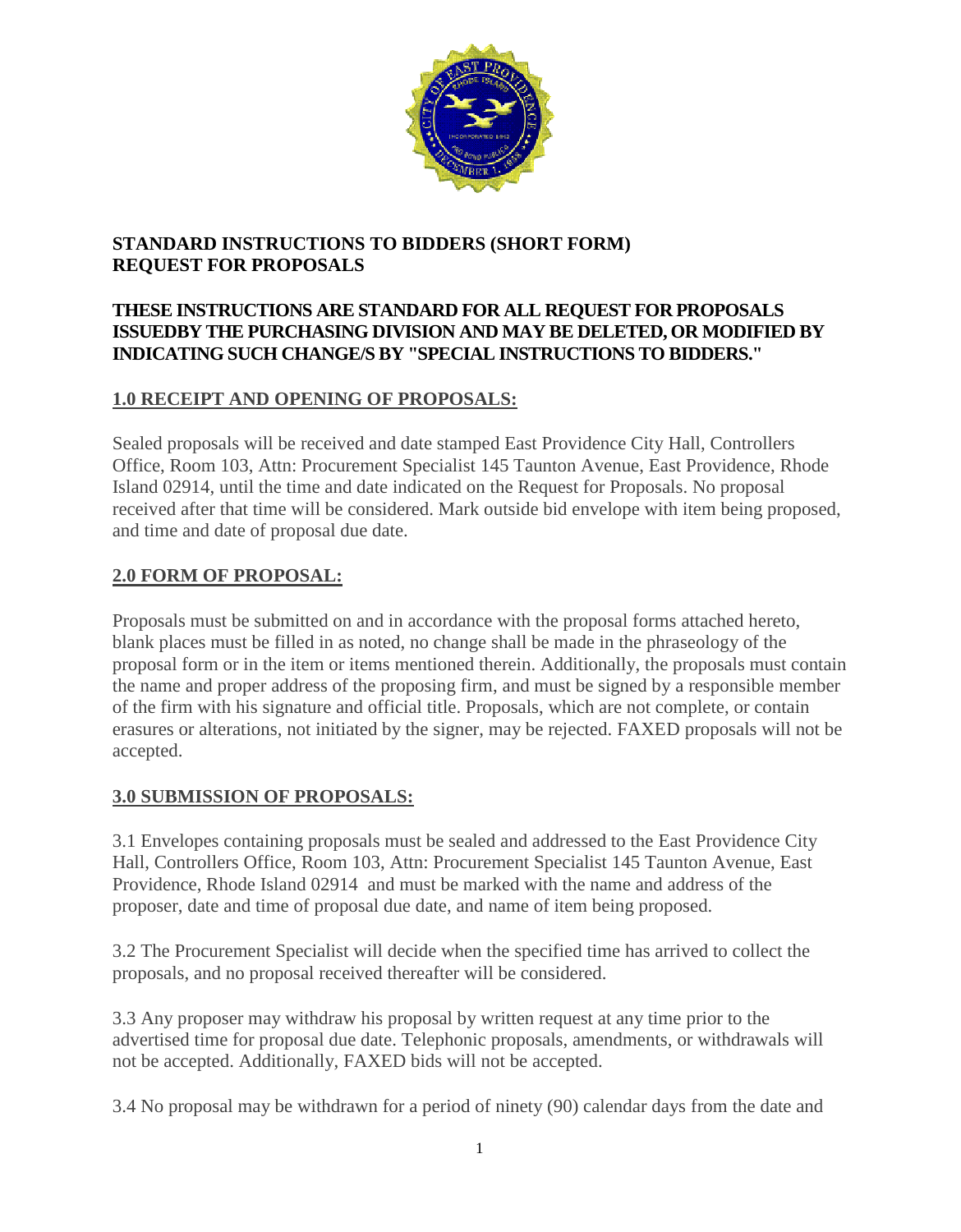time of proposal due date. The City reserves the right to waive this requirement in order to best serve the interests of the City.

3.5 Negligence on the part of the proposer in preparing the proposal confers no rights for the withdrawal of the proposal after it has been opened.

3.6 Proposals received prior to the time of the due date will be securely kept unopened. No responsibility will attach to an officer or person of the City for the premature opening of a proposal not properly addressed and identified as a proposal.

### **4.0 ADDENDA**

Copies of all Addenda will be posted to the City's Website. It is the Vendor's responsibility to check and download any and all addenda from the City's Website.

4.1 No Addenda will be posted later than four (4) working days prior to the date for receipt of bids except an Addendum, if necessary, postponing the date for receipt of bids or withdrawing the request for bids. Each bidder shall ascertain prior to submitting their bid that they have received all Addenda issued, and shall acknowledge their receipt in his bid.

## **5.0 QUALIFICATIONS OF PROPOSER**

The City may make such investigations as it deems necessary to determine the ability of the proposer to perform the work, and the proposer shall furnish to the City all such information and data for this purpose as the City may request. The City reserves the right to reject any proposal if the evidence submitted by, or investigation of such proposer fails to satisfy the City that such proposer is properly qualified to carry out the obligations of the contract and to complete the work contemplated therein.

### **6.0 CONTRACT SECURITY**

Only when a Contract Security is required in the Request for Proposals cover sheet, the Contractor shall furnish a Surety Bond in an amount equal to at least One Hundred Percent (100%) of the contract price as security for the faithful performance of the contract and for the payment of all persons performing labor on the project under the contract and furnishing materials, equipment and all other incidentals in connection with the contract. The surety on such bonds shall be a duly authorized surety company licensed to bond in the State of Rhode Island, and the cost of same will be paid by the Contractor. Before final acceptance, the bonds must be approved by the City.

The bonding company providing surety must be listed in the Federal Register as issued by the Department of Treasury, Department Circular 570, latest edition, as well as being licensed in the State of Rhode Island to provide surety.

### **7.0 BID PRICES:**

Bidders shall state the proposed price/s in the manner as designated in the Bid Proposal Form. In the event that there is a discrepancy between the unit prices and the extended totals, the unit prices shall govern. In the event there is a discrepancy between the price written in words and in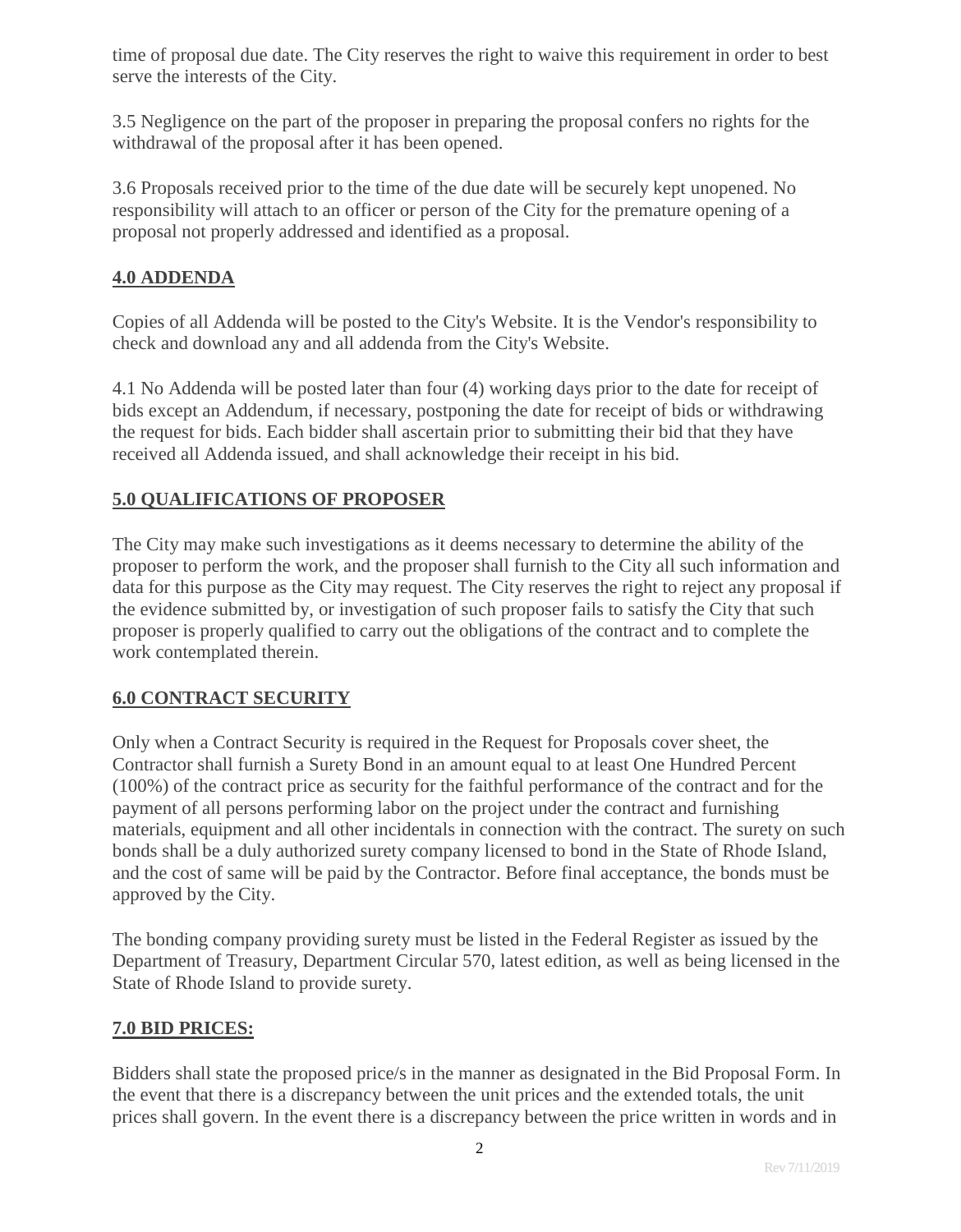figures, the price written in words shall govern.

# **8.0 TERMS:**

Cash Discounts offered will be considered in determining awards. However, discounts for a period less than twenty (20) days will not be considered. The discount period shall be computed from date of delivery or from date the correct invoice is received by the City Controller, whichever date is later. The date of delivery shall be construed to mean the date on which the bid item is determined to meet the specifications and is therefore acceptable.

## **9.0 RHODE ISLAND SALES TAX:**

The City of East Providence is exempt from the Rhode Island Sales or Use Tax under the 1956 General Laws of the State of Rhode Island, Section 44-18-30, Para. 1, as amended.

## **10.0 "OR EQUAL" BIDDING:**

When the name of a manufacturer, a brand name, or manufacturer's catalogue number is issued as the bid standard in describing an item followed by "Or Approved Equal", this description is used to indicate quality, performance and other essential characteristics of the item required. If bidding on other than the make, model, brand or sample specified, but equal thereto, bidder must so state by giving the manufacturer's name, catalogue number and any other information necessary to prove that his intended substitution of a commodity is equal in all essential respects to the bid standard. Bidder must prove to the satisfaction of the City Manager, or by person or persons designated by him, that the bidders designated substitute is equal to the bid standard; otherwise, his bid will be rejected.

### **11.0 AWARD AND CONTRACT:**

11.1 Unless otherwise specified, the City reserves the right to make award by item, or items, or by total, as may be in the best interest of the City.

11.2 A written award (or acceptance of bid) mailed (or otherwise furnished) to the successful bidder followed by a City Purchase Order, shall be deemed to result in a binding contract without further action by either party.

11.3 It is the intent of the City to award a contract to the lowest responsible bidder in accordance with City Ordinances, Article V. Purchasing, Sec. 2- 243, and provided that the bid has been submitted in accordance with the requirements of the Bidding Documents, is judged to be reasonable, and does not exceed the funds available.

# **12.0 CONSIDERATION OF PROPOSALS REJECTION OF PROPOSALS**

12.1 The City reserves the right to reject the proposal of any proposer who has previously failed to perform properly or complete on time, contracts of a similar nature, or who is not in a position to perform the contract, or who has habitually and without just cause, neglected the payment of bills or disregarded its obligations to sub-contractors, material, or employees.

12.2 The City reserves the right to reject any or all proposals and in particular to reject a proposal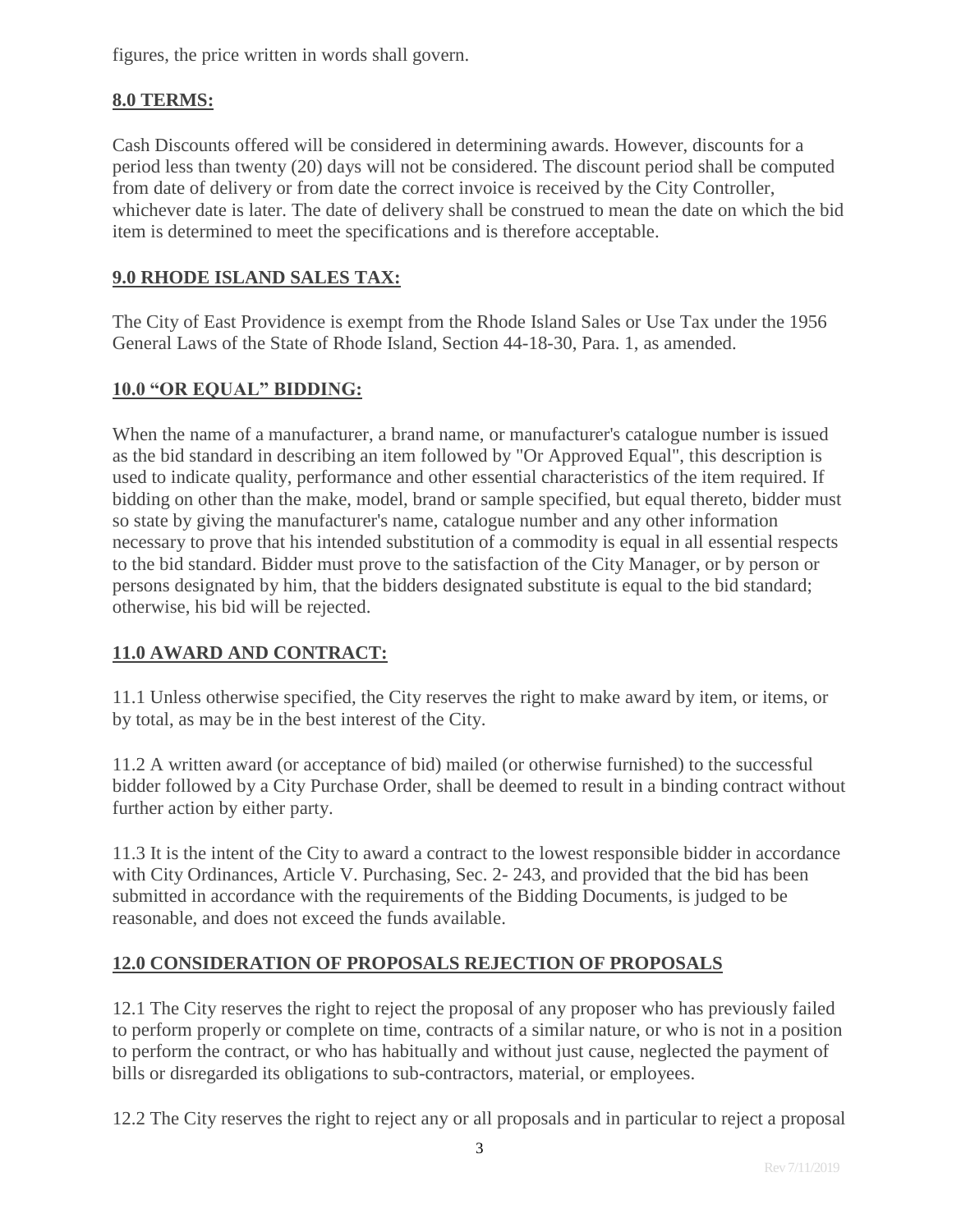not accompanied by any data required by the Bidding Documents or a proposal in any way incomplete or irregular, and to waive any informality in the proposals received, and to accept the proposal or parts thereof deemed to be most favorable to the best interest of the City.

12.3 The City shall have the right to waive any informality or irregularity in any proposal received

2.4 It is the intent of the City, if it accepts any Alternates, to accept them in the order in which they are listed in the proposal form, but the City shall have the right to accept Alternates in any order or combination and to determine the low bidder on the basis of the sum of the Base Bid and the Alternates accepted.

### **13.0 DELIVERY:**

All prices bid must be on the basis of F.O.B. Delivery Point, East Providence, Rhode Island. Therefore, shipping costs are to be included within the prices quoted. Deliveries must consist only of new merchandise or equipment and shall be made between 8:00 A.M. and 4:00 P.M. Prevailing Time, Monday through Friday.

No delivery shall become due or be acceptable without a written Purchase Order, issued by the Procurement Specialist.

### **14.0 AFFIRMATIVE ACTION REQUIREMENTS EQUAL EMPLOYMENT OPPORTUNITY**

Any firm or Contractor providing services to or doing business with the City shall adhere to the City's Affirmative Action Plan for Equal Employment Opportunity. Said plan is on file with the City's Affirmative Action Officer.

14.1 In the event that the Bid exceeds \$10,000.00, the successful bidder only must submit the following:

East Providence Affirmative Action Program Form

Preliminary Statement of Work Force Needs

Certification of Equal Employment Compliance

Certification of Non-segregated Facilities

### **15.0 INSURANCE REQUIREMENTS:**

The Contractor shall carry the following insurance coverages at his own expense:

(a) General: All insurance for this contract shall be written by a company (or companies) acceptable to the city and all policies or certificates shall be submitted to the City for examination prior to commencement of operations by the contractor. In the event any policy or certificate, the amount of the insurance, or the company writing same are not satisfactory to the City, the contractor shall secure other policies or certificates in form and amount with a company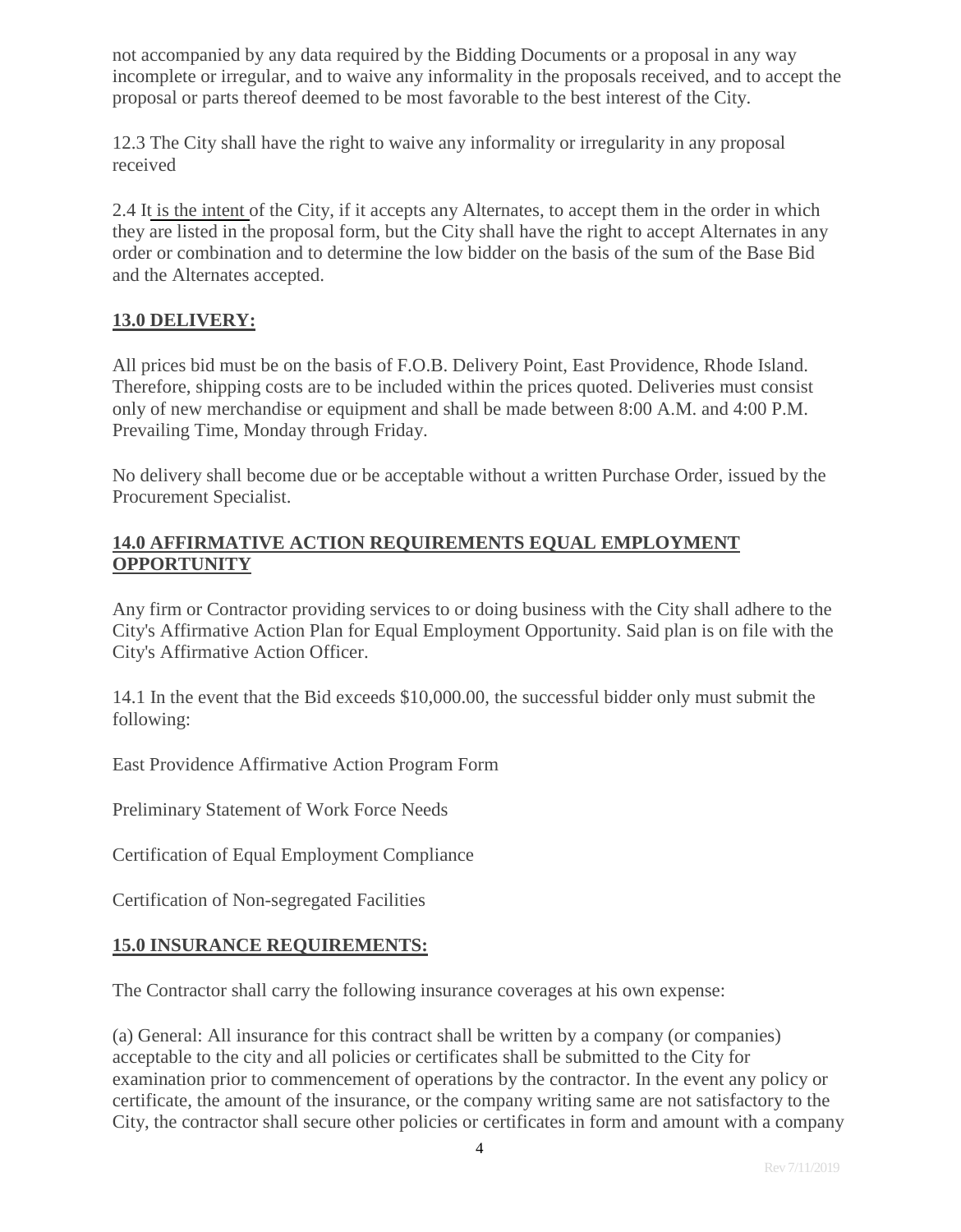satisfactory to the City. The contractor shall not permit policies to be changed, cancelled, or to lapse and all policies shall include a clause to the effect that the policy shall not be subject to cancellation or a reduction in the limits of liability or amounts of insurance until notice has been sent by mail to the city stating when, (not less than 30 days thereafter) such cancellation or reduction shall be effective. All certificates of insurance shall be delivered to the City and contain true transcripts from the policy or policies authenticated by the proper officer of the insurer evidencing in particular those insured, the extent of the insurance, the location and operations to which the insurance applies, the expiration date and the above mentioned notice as to the location and operations involved.

The Contractor is required to list the City of East Providence not only as Certificate Holder but as an Additional Insured as well, on the "Certificate of Insurance".

If any part of the work is sublet, similar insurance shall be provided by or in behalf of the subcontractors to cover their operations. The contractor shall be charged with the responsibility for insurance protection for all his subcontract operations and should the contractor's policy not cover each and every subcontractor, certificates of insurance acceptable to the City covering each and every subcontractor shall be filed with said City prior to the commencement of subcontract operations.

Statutory Workman's Compensation Insurance: shall be provided by the contractor for all labor employed on the project who may come within the protection of such laws, and Employer's General Liability Insurance shall be provided for the benefit of employees not protected by compensation laws. The contractor will be charged with the responsibility for proper and adequate workman's compensation for all subcontract operations.

Contractors Comprehensive General Liability and Property Damage Insurance INCLUDING Owner's Protective: the contractor shall carry the above insurance for a minimum limit of not less than \$1,000,000.00 for all damages arising out of injury to or death of one person and subject to that limit for each person, a total limit of not less than \$1,000,000.00 for all damages arising out of injury to, or death of two or more persons in any one occurrence and Property Damage Liability Insurance providing for a limit of not less than \$1,000,000.00 for all damages arising out of injury to or destruction of property (including loss of use) in any occurrence and subject to that limit per occurrence total limit of \$1,000,000.00 all damages arising out of injury to or destruction of property during the policy period.

Contractor's Liability Insurance: Shall also include all major divisions of coverage and be on a comprehensive general liability basis including:

Premises - Operations

Independent Contractor's protective

Products and completed operations

Blanket Contractual

Owned, non-owned and hired motor vehicles